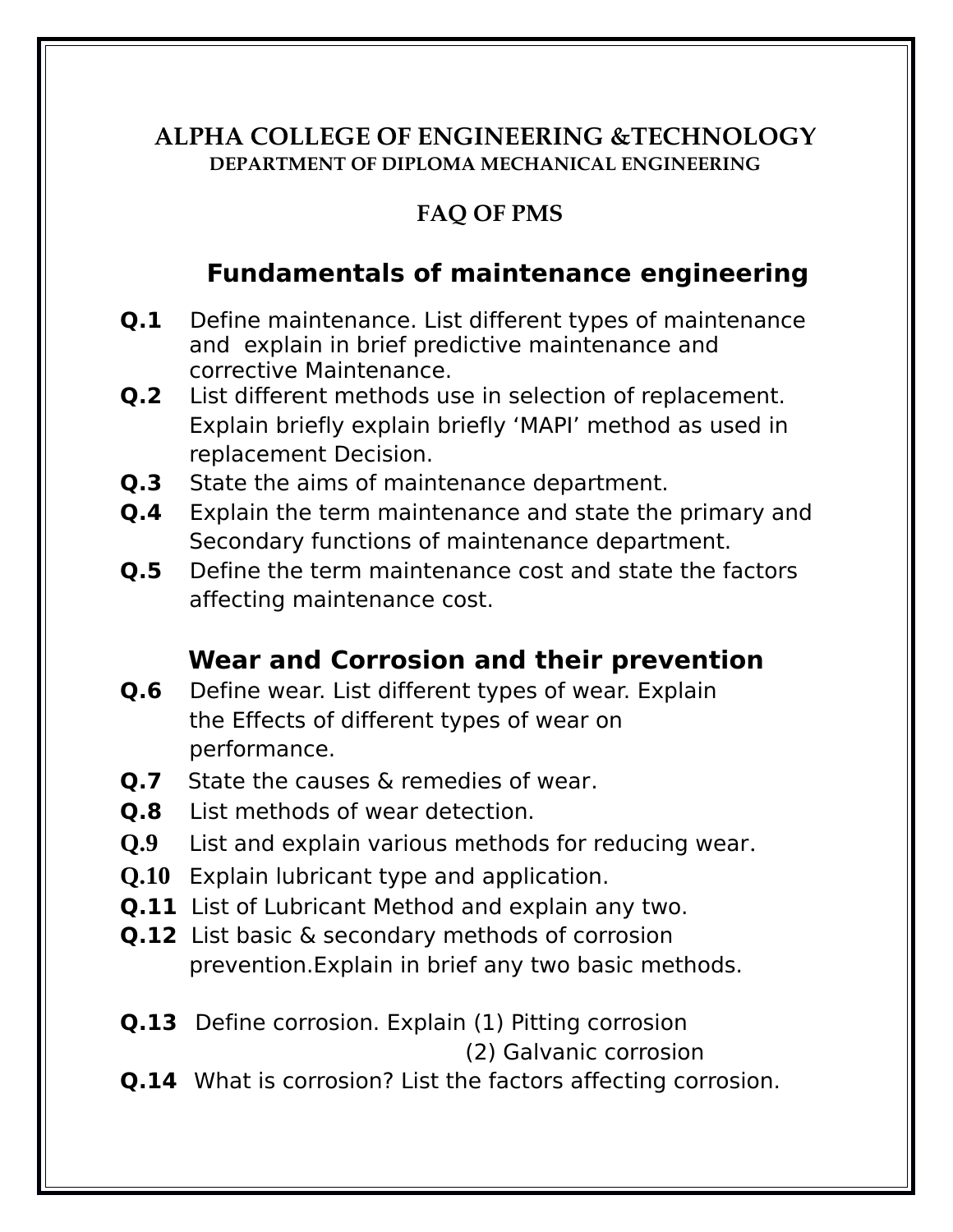## **Fault tracing**

- **Q.15** What is decision tree? List the steps involved in preparing a decision tree.
- **Q.16** Define fault tracing and write down activates of fault tracing.
- **Q.17** Draw a decision tree for the fault "lathe chuck stops" revolving."
- **Q.18** Prepare a decision tree to locate fault when a centrifugal pump does not deliver water.

# **Periodic and preventive maintenance**

- **Q.19** Give difference of preventive maintenance and Breakdown maintenance.
- **Q.20** Explain needs of preventive maintenance in industry and advantages Of preventive maintenance.<br>**O.21** Describe procedure of periodic inspection.
- Describe procedure of periodic inspection.
- **Q.22** Define repair cycle. State the stages involved in repair cycle.
- **Q.23** Define scheduling of maintenance activities and list the factors to be Considering when planning Maintenance activities.

## **Industrial safety**

- **Q.24** State the function & responsibilities of safety inspector.
- **Q.25** List the common causes of industrial accident and state factors to control it.
- **Q.26** Classify types of accident and explain any one.
- **Q.27** Explain Safety color code.
- **Q.28** Explain Methods of Safe Guarding Machines and Equipments.